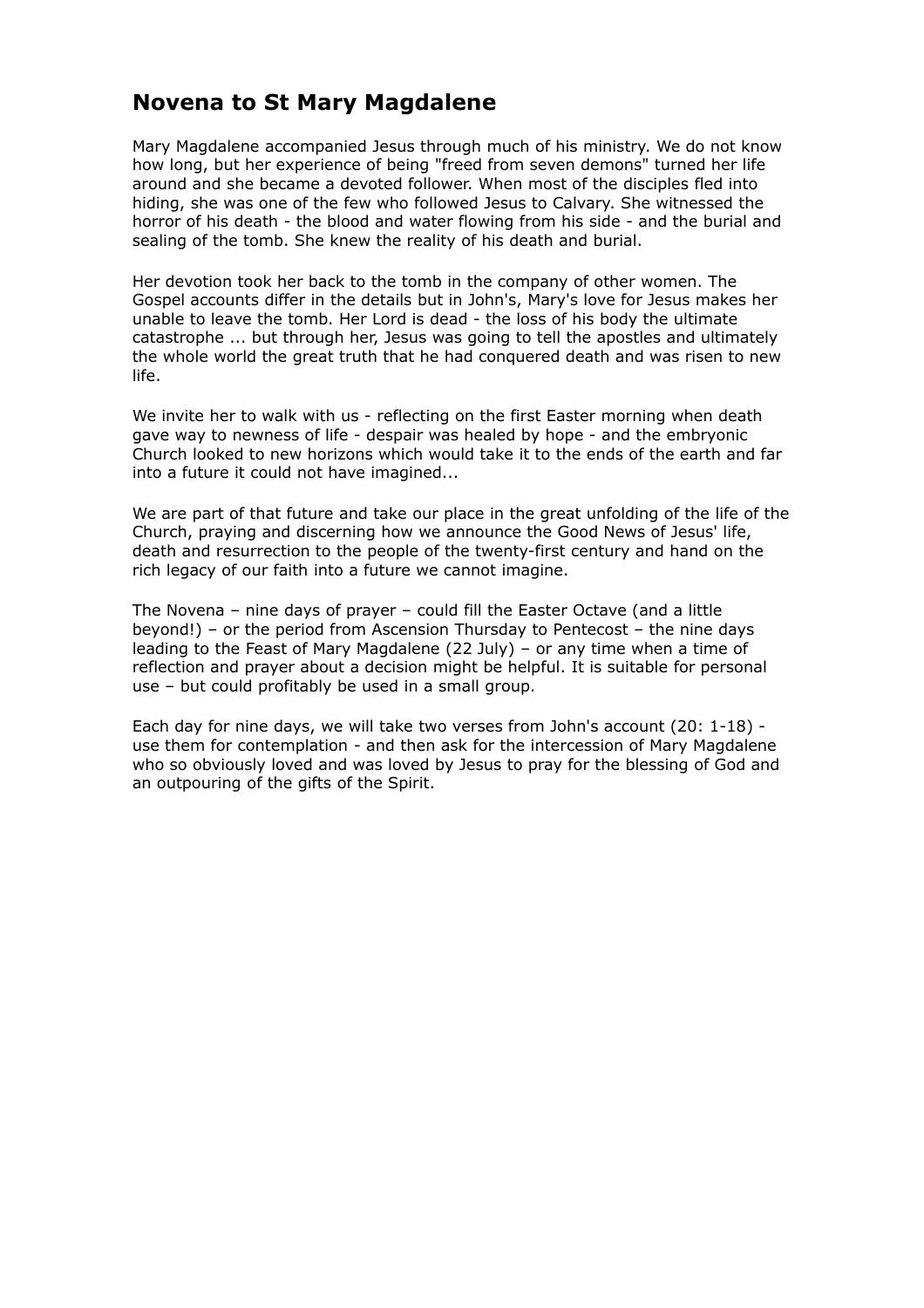**Day 1: The darkest hour just before dawn....**

#### **Reading**

**Early on the first day of the week, while it was still dark, Mary Magdalene came to the tomb and saw that the stone had been removed from the tomb. So she ran and went to Simon Peter and the other disciple, the one whom Jesus loved, and said to them, "They have taken the Lord out of the tomb, and we do not know where they have laid him."**

#### **Wondering**

What drew Mary back to the tomb? What went through her mind as she looked into the tomb? What was going through it as she ran back to Simon Peter and the disciple Jesus loved - probably John who recorded this account of the resurrection?

## **Contemplating**

You might like to spend a few minutes reading the Scripture passage and see if any words or phrases seem to be especially significant. How might God be speaking to you? You might like to jot down any thoughts in a spiritual journal.

or...

Spend a few minutes building the scene. It can be helpful to put yourself in the shoes of a film director working to recapture the atmosphere of the scene. You could even sketch out the scene. What would the scenery be like? Where do the main characters appear from? How are they behaving? Are there any "extras" - and where are they - what are they doing? Then, try to put yourself into one of the characters to see how it might have seemed to them... how might they have been feeling?

 $\label{eq:R1} \begin{minipage}[t]{0.9\textwidth} \begin{minipage}[t]{0.9\textwidth} \begin{minipage}[t]{0.9\textwidth} \begin{minipage}[t]{0.9\textwidth} \begin{minipage}[t]{0.9\textwidth} \begin{minipage}[t]{0.9\textwidth} \begin{minipage}[t]{0.9\textwidth} \begin{minipage}[t]{0.9\textwidth} \begin{minipage}[t]{0.9\textwidth} \begin{minipage}[t]{0.9\textwidth} \begin{minipage}[t]{0.9\textwidth} \begin{minipage}[t]{0.9\textwidth} \begin{minipage}[t]{0.9\textwidth} \begin{min$ 

#### **Reflecting**

Of all outcomes, this was the least expected - how could the empty tomb be explained? This was beyond their experience.

How might some of the feelings of those in the Gospel be echoed in your own experience?

Pray for those for whom this time is a period of confusion and fear.

#### **Praying**

Mary of Magdala, woman at the tomb. You did not yet know what awaited you but felt confusion - doubt and loss. Pray for those whose feelings you so well understand. Guide us through your story to the hope of resurrection.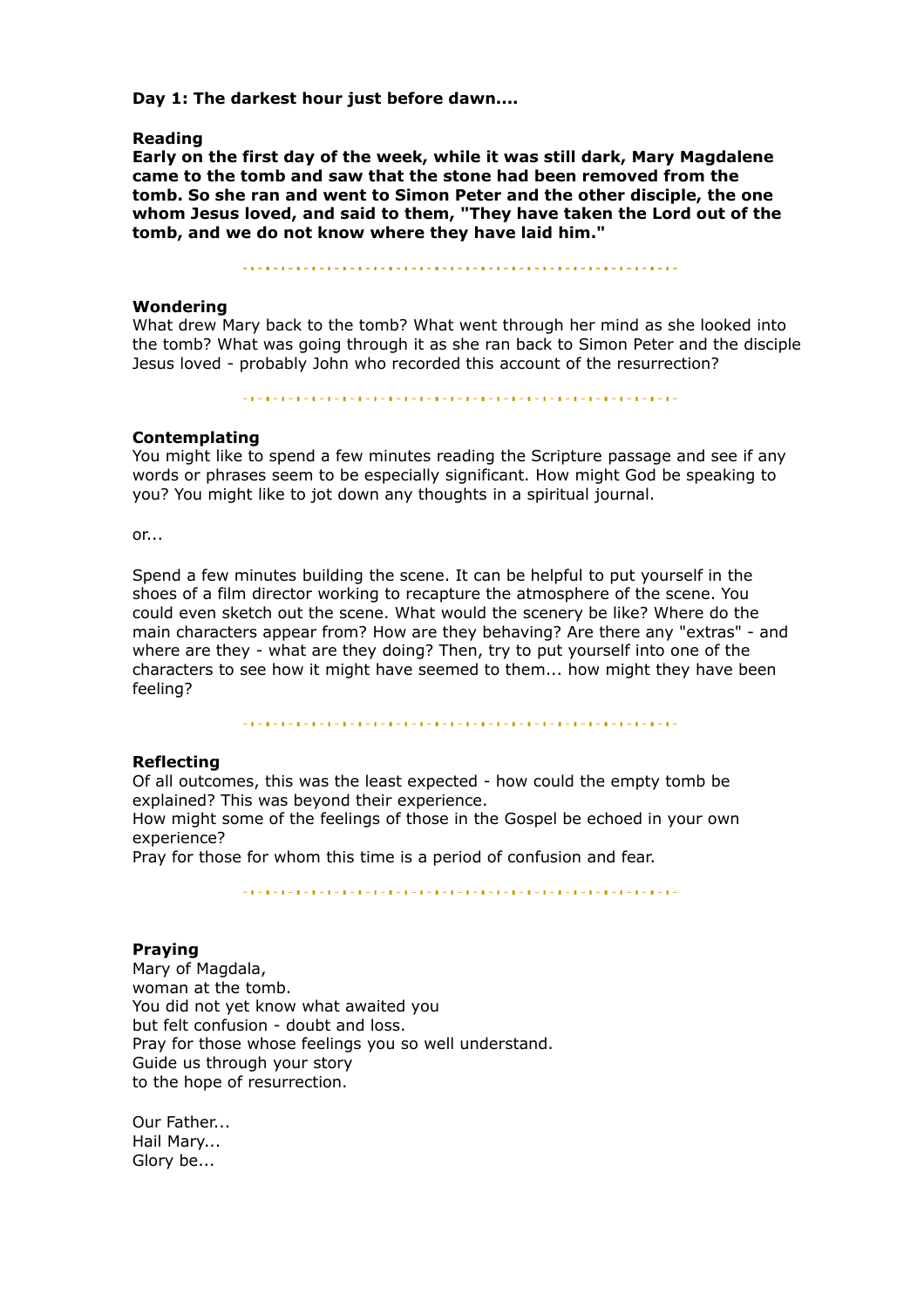#### **Day 2: Going to see for themselves**

#### **Reading**

**Then Peter and the other disciple set out and went toward the tomb. The two were running together, but the other disciple outran Peter and reached the tomb first.**

#### **Wondering**

What do the people watching the disciples make of seeing two grown men running through the streets? What might have been going through the disciples' minds as they ran?

#### **Contemplating**

Spend a few minutes reading the Scripture passage and see if any words or phrases seem to be especially significant to you. What might God be saying to you perhaps, in your own life. If you are using a spiritual journal, add any thoughts or insights.

or...

Spend a few minutes building the scene. Use the film-director approach if that worked yesterday or allow the scene to build in your imagination. What new insights emerge as you contemplate this part of the story?

#### **Reflecting**

Often people will tell us something but we sense the need to go and see for ourselves. Many things go through our minds - all sorts of possibilities - we can get carried away by our imaginations.

Pray for those who may be caught up in "fearing the worst".

#### **Praying**

Mary of Magdala, as you ran back to the tomb you knew to be empty, your heart and mind were in turmoil. Pray for those who fear the worst who are troubled by what might be. Guide us through your story to the promise that all shall be well.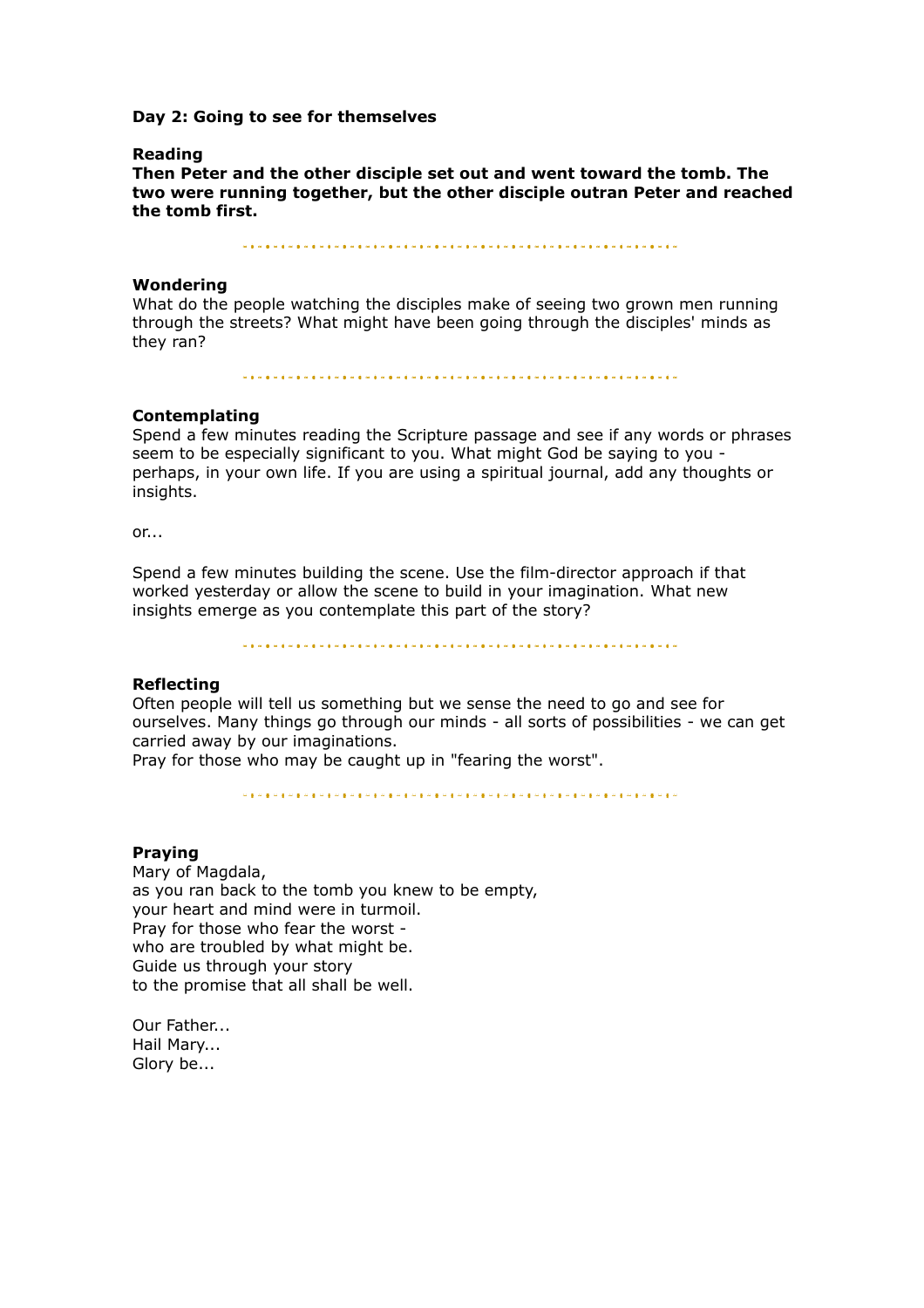## **Day 3: Waiting ... and acting ...**

#### **Reading**

**The disciple bent down to look in and saw the linen wrappings lying there but he did not go in. Then Simon Peter came, following him, and went into the tomb. He saw the linen wrappings lying there.**

#### **Wondering**

Why did the disciple Jesus loved wait even though he had seen the linen wrappings? What might have been going through his mind? What about Peter? What was his reaction to what he saw? What gave him the courage to go into the tomb of one who had been dead for two days

#### **Contemplating**

Spend a few minutes reading the Scripture passage and see if any words or phrases seem to be especially significant. Why might the word or phrase be important - in your own life? Make a mental note of any insights or jot down any thoughts in a spiritual journal.

or...

Spend a few minutes building the scene in whatever way is helpful - in the shoes of a film director - or sketching the scene. What insights do you get from the action in this part of the story? How are people reacting as it unfolds?

#### **Reflecting**

There is a time for waiting - and a time for finding the courage to act in ways we would not have thought possible.

Pray for those for whom this is a time of waiting ... and for those for whom it is time to find the courage to do things they do not yet think they can.

### **Praying**

Mary of Magdala, you waited at the foot of the cross but found courage to return to the tomb to anoint your Lord. Pray for those who wait and those finding the courage to act. Guide us all through your story to the hope of resurrection.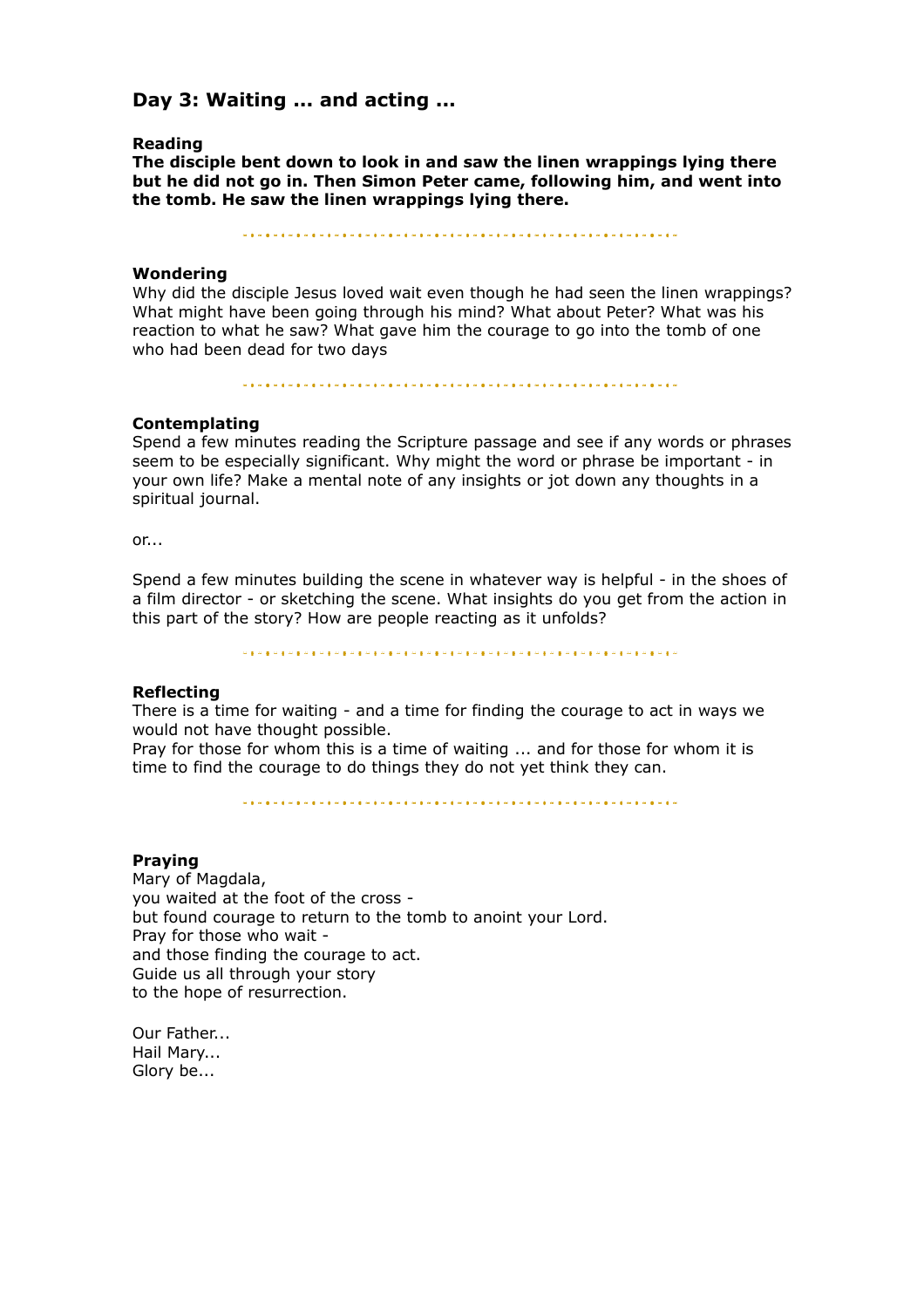## **Day 4: Seeing and believing**

### **Reading**

**Peter saw the cloth that had been on Jesus' head (was) not lying with the linen wrappings but rolled up in a place by itself. Then the other disciple, who reached the tomb first, also went in, and he saw and believed.**

## **Wondering**

Why does John point out the detail about the cloth that had covered Jesus' face? How does seeing the grave clothes as they are lead him to believe - and what is he believing in at this moment - he has not yet seen the Lord?

### **Contemplating**

Spend a few minutes reading and reflecting on the Scripture passage. What springs to mind as you ponder the words and phrases? How might these ideas feed into your own life? Jot down any thoughts in a spiritual journal. Are any threads beginning to emerge?

or...

Spend a few minutes building the scene. How might a film director film the scene? What would they focus on? What kind of atmosphere would they be trying to create? How do the participants in this drama feel at this point?

## **Reflecting**

We cannot always say what leads us to believe... quite often it is a glimpse - a moment when we recognise that there is something beyond what we can see and touch. It is this faith that sustains us through the any changes that happen in our lives.

Pray for a strengthening of faith for those who feel on the fringes or marginalised.

"我说我的是我的时候我的是我的我的,我们也就是我的,我们也就是我的我的,我们也会不是我的我的,我们也会不能会不能不能。"

#### **Praying**

Mary of Magdala, woman of faith, pray for those whose belief is tested who feel that they are not good enough who feel they do not belong. Guide us all through your story to the hope of resurrection.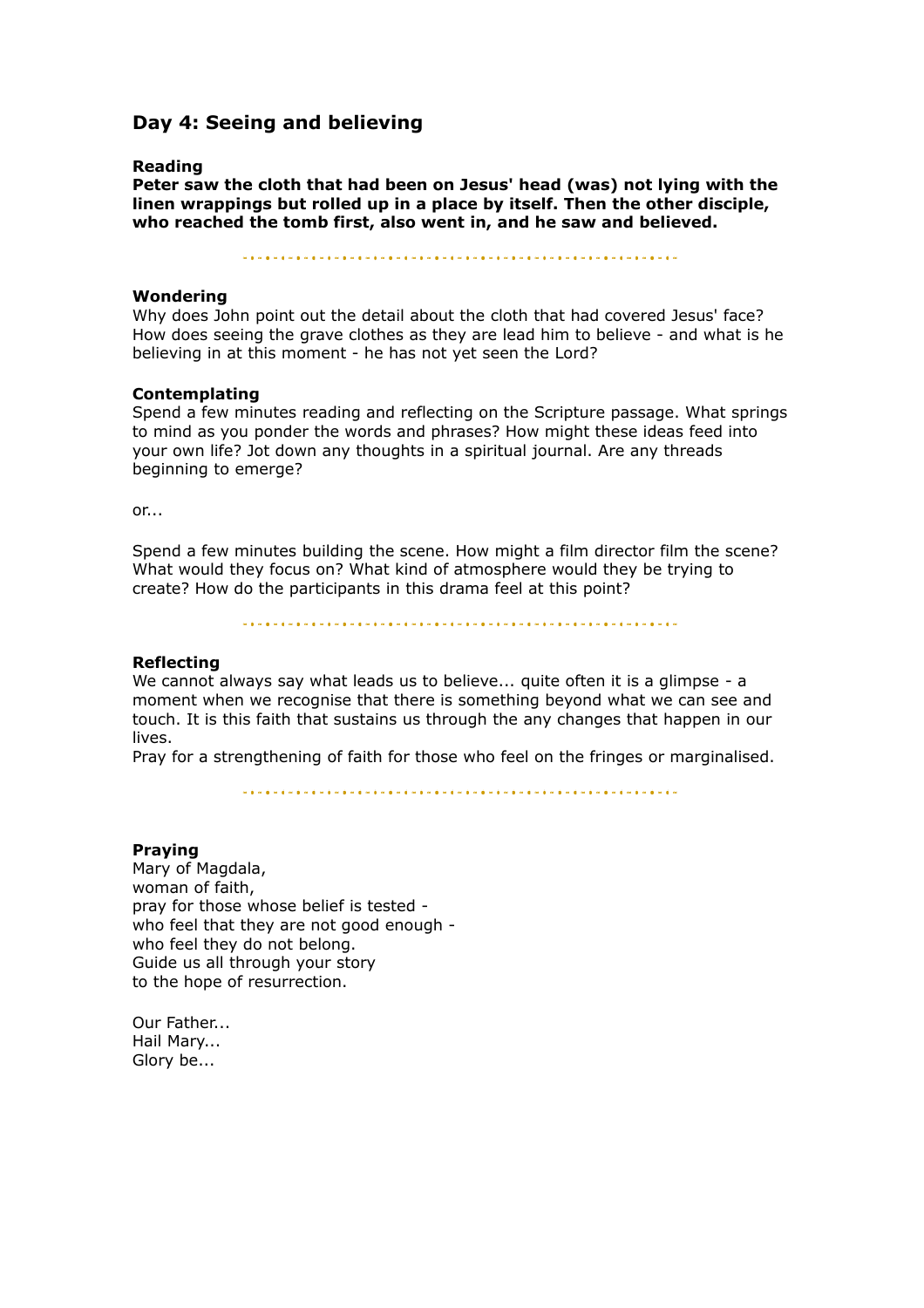## **Day 5: Faith leading to understanding**

#### **Reading**

**As yet they did not understand the scripture that he must rise from the dead. Then the disciples returned to their homes.**

#### **Wondering**

What was the mood of the disciples as they turned back to go home? What were their expectations about what might happen next?

### **Contemplating**

A very short piece but continue to read it through a few times, allowing the words to sink deep within you. Are there words or insights from the passage than seem important as we pass the halfway point in our Novena,

 $or...$ 

Spend a few minutes building the scene in whatever way you find most helpful. How do the disciples take their leave of Mary? What is the "feel" of the scene at this point?

#### **Reflecting**

Faith often comes before understanding. We believe - but may have to reflect - read - contemplate - experience something differently before we move to understanding. Reflecting and learning how to make our faith yet more alive and active is for some people exciting - for others it is a challenge.

Pray for people who are excited - and those who are challenged.

#### **Praying**

Mary of Magdala, you did not understand but you believed. Pray for as we seek to understand more fully what God wills for us. Pray for those for whom this is an exciting time and for those for whom it is difficult and challenging. Guide us all through your story to the hope of resurrection.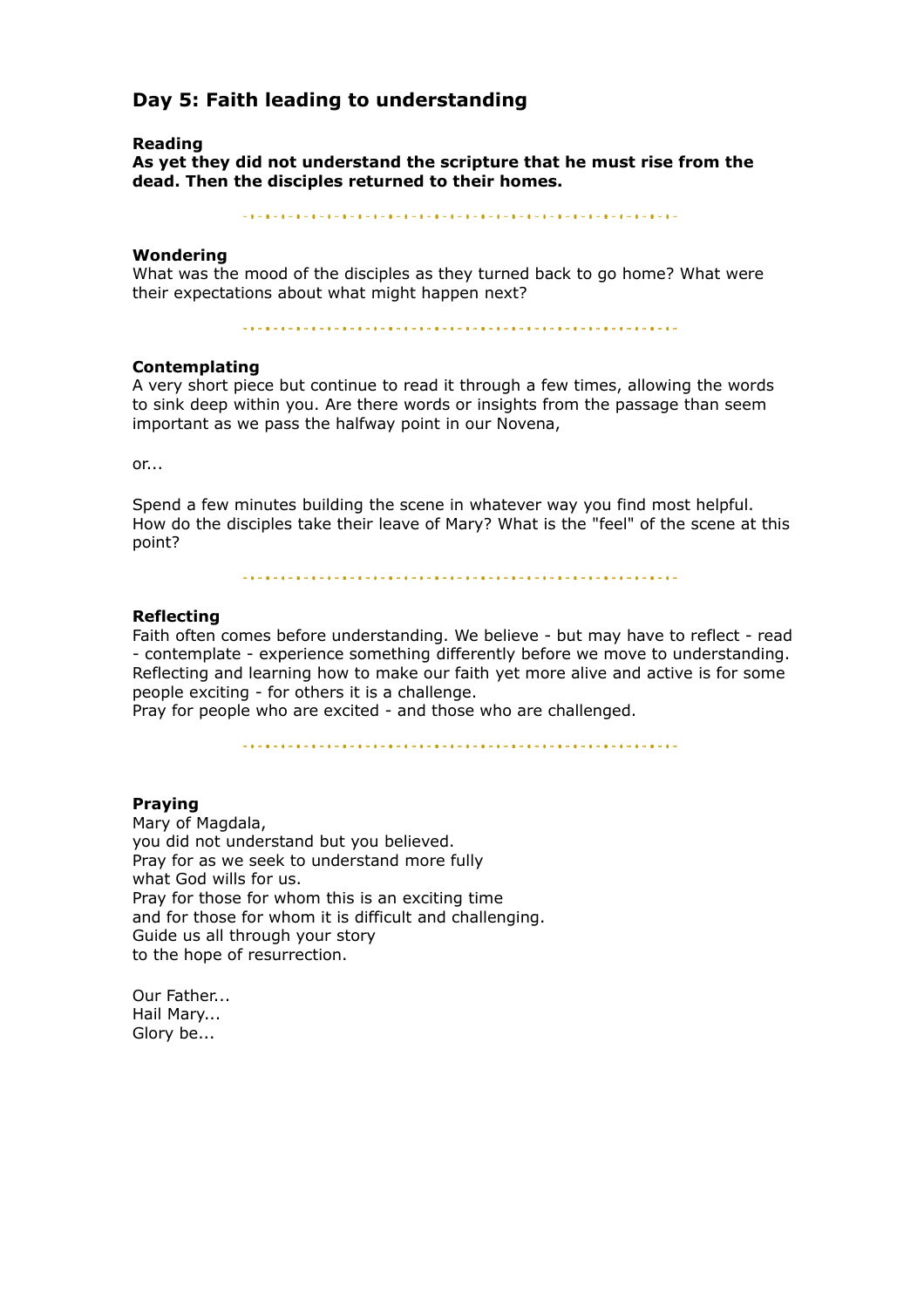## **Day 6: Staying in the dark places...**

#### **Reading**

**But Mary stood weeping outside the tomb. As she wept she bent over to look into the tomb; and she saw two angels in white sitting where the body of Jesus had been lying, one at the head and the other at the feet.**

#### **Wondering**

What is Mary's state of mind now? What might her reaction have been to seeing the two angels?

#### **Contemplating**

As you ponder the reading, which words or phrases seem to be especially significant to you. What might God be saying to you - perhaps, for your own life and for your community. If you are using a spiritual journal, add any thoughts or insights - and perhaps look back to see if there are any links that are beginning to form.

or...

Spend a few minutes building the scene using whatever technique has helped you over recent days. Try to put yourself in Mary's shoes as the scene begins to move to its fulfilment.

#### **Reflecting**

Mary is struggling to come to terms with what is happening... but still she stays in the place where things don't yet make sense. This is a feeling we can identify with ... sometimes we do need to walk away from something but on other occasions we realise we have to stay in a spiritual place until God deems it the right time to offer us the revelation that allows us to move on.

Pray for those who find themselves "stuck" - whose faith feels empty and whose prayer seems dry.

#### **Praying**

Mary of Magdala, you still did not know what was to come but your love for the Lord held you by his tomb. Pray for those who are in dark places who feel without hope and for whom the idea of a Pastoral Plan feels burdensome. Guide us all through your story to the hope of resurrection.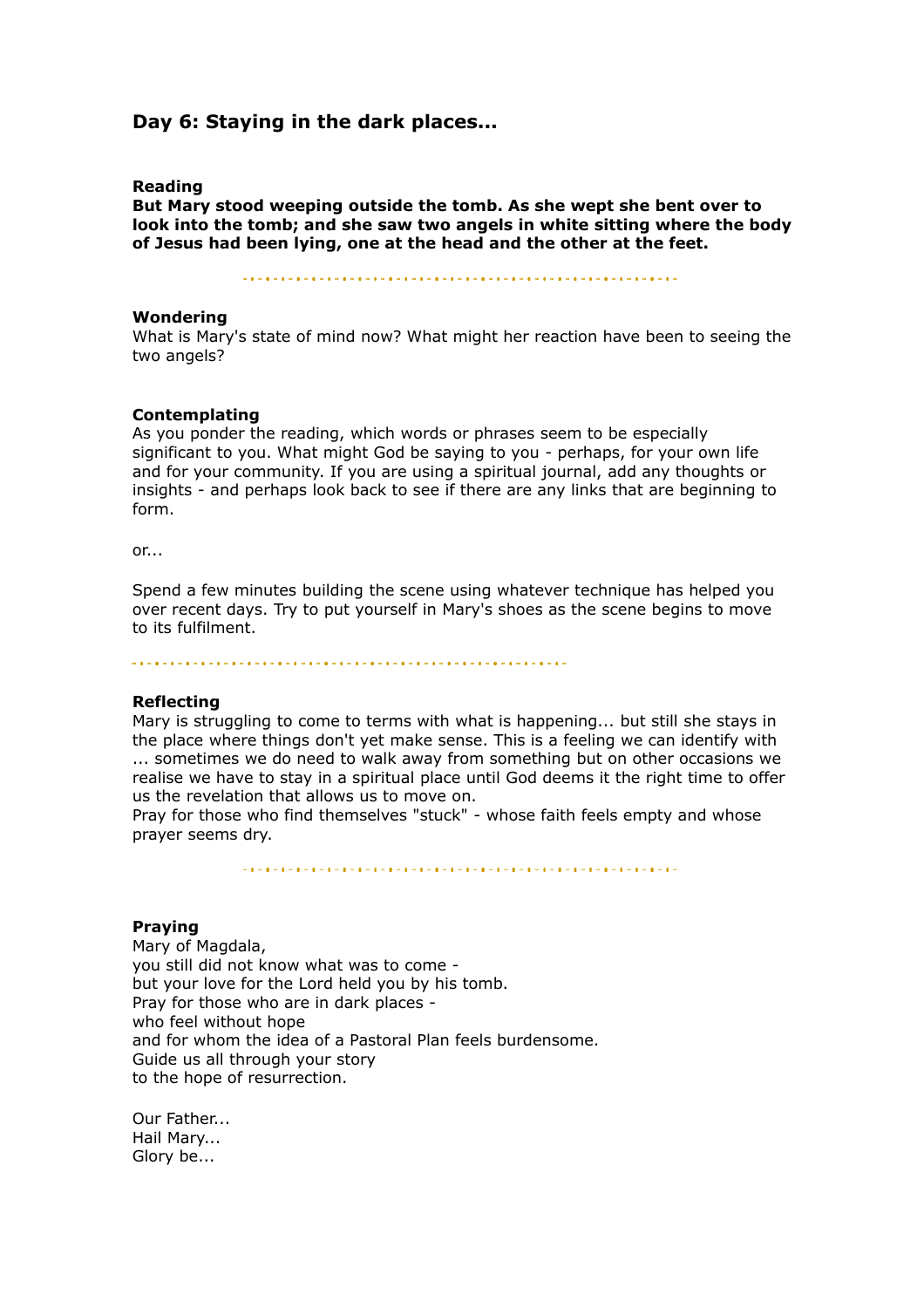## **Day 7: Not knowing what is to come...**

**They said to her, "Woman, why are you weeping?" She said to them, "They have taken away my Lord, and I do not know where they have laid him." When she had said this, she turned around and saw Jesus standing there, but she did not know that it was Jesus.**

#### **Wondering**

Is Mary comforted by the words of the angels - or further confused? She turns and sees Jesus but does not yet recognise him... why not?

#### **Contemplating**

We are reaching the climax of the story - but are not there yet... Read the passage a few times and see what ideas or thoughts begin to emerge.

Make a note of your thoughts - jot them down - and, if you are using the Novena in a group, prepare to receive the insights of others.

or...

Spend a few minutes building the scene in whatever way you have found has worked for you. What fears might be within Mary at this point - and what hope against hope?

 $\label{eq:2.1} \begin{array}{l} \left. \hspace{0.08cm} \cdots \hspace{0.08cm} \bullet \hspace{0.08cm} \bullet \hspace{0.08cm} \bullet \hspace{0.08cm} \bullet \hspace{0.08cm} \bullet \hspace{0.08cm} \bullet \hspace{0.08cm} \bullet \hspace{0.08cm} \bullet \hspace{0.08cm} \bullet \hspace{0.08cm} \bullet \hspace{0.08cm} \bullet \hspace{0.08cm} \bullet \hspace{0.08cm} \bullet \hspace{0.08cm} \bullet \hspace{0.08cm} \bullet \hspace{0.08$ 

#### **Reflecting**

We who know the story know what's coming and have a feeling of anticipation - but Mary does not. We ourselves sometimes wonder: what will be asked of me? Will I like what I see and hear?

Pray for a willingness to wait to see what God is to reveal...

#### **Praying**

Mary of Magdala, still sorrowful, even you could not at first recognise your Lord. Guide us all through your story to the hope of resurrection.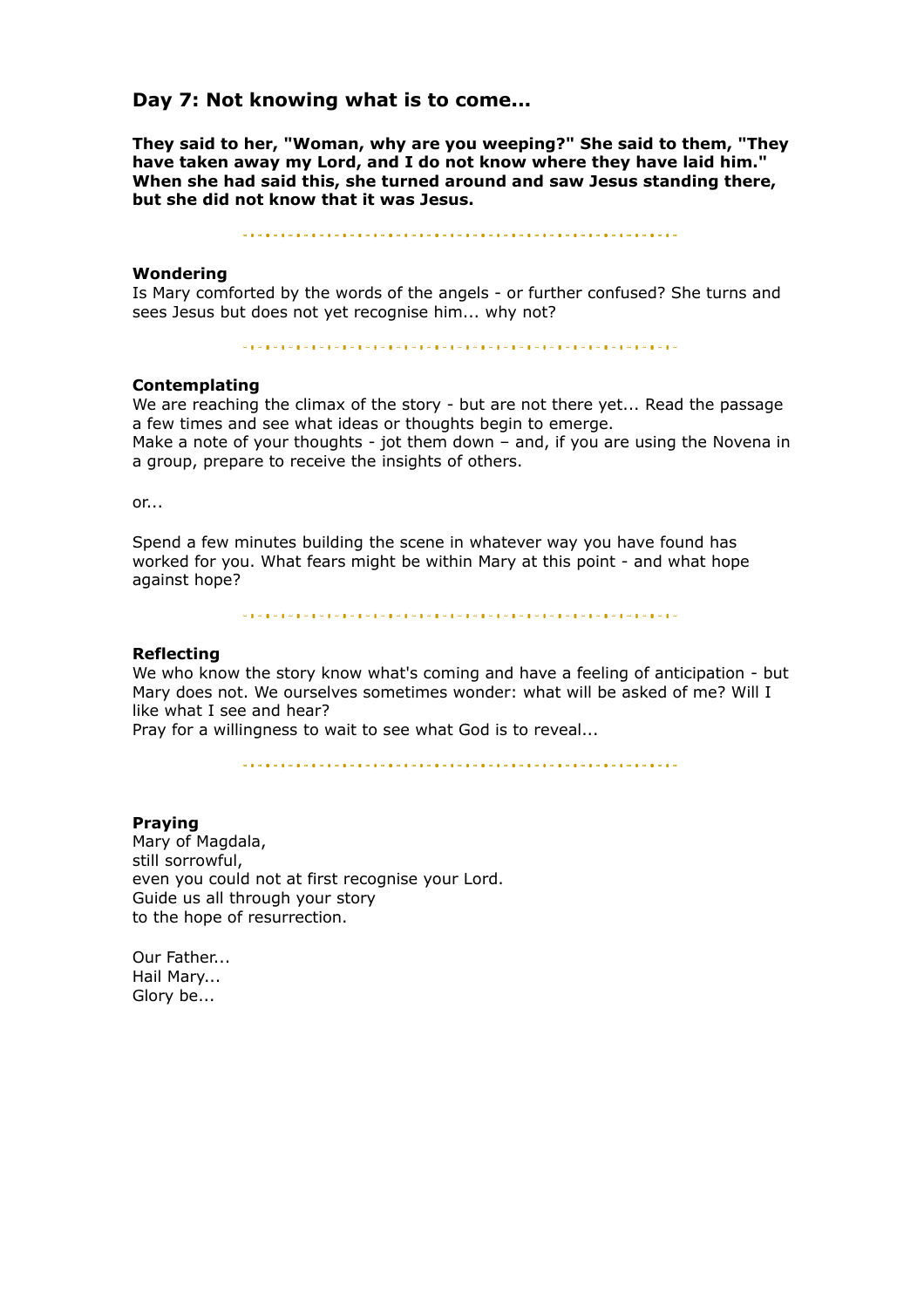## **Day 8: The moment of recognition...**

#### **Reading**

**Jesus said to her, "Woman, why are you weeping? Whom are you looking for?" Supposing him to be the gardener, she said to him, "Sir, if you have carried him away, tell me where you have laid him and I will take him away."**

**Jesus said to her, "Mary!"**

**She turned and said to him, "Rabbouni!" (which means "Teacher).**

#### **Wondering**

How did Jesus approach Mary? At what point did Mary recognise her Lord?

.<br>La provincia de la maria de la maria de la maria de la maria de la maria de la maria de la maria de

### **Contemplating**

One of our longest pieces in the account of Mary on that first Easter morning... Read it through several times and allow any significant words or phrases to sink into your soul. Why are they important to you? Make a note of them and prepare to use them to feed into your mind and spirit.

or...

Spend a few minutes building the scene in whatever way you find most helpful. If as a film director - enjoy the scene unfolding... if in imagination - simply enjoy!

#### **Reflecting**

Many people have moments of recognising something that holds promise and builds on the many good things that have been happening. Pray for them - for the moment of grace which may affect the rest of their lives.

#### **Praying**

Mary of Magdala, your moment of recognition echoes down the centuries as we learn to recognise our Lord in Word and Communion. Pray for those experiencing such a moment of recognising something founded on the rich legacy of faith and love of countless millions of believers around the world. Pray too for those who contributed to its development. Guide us all through your story to the hope of resurrection.